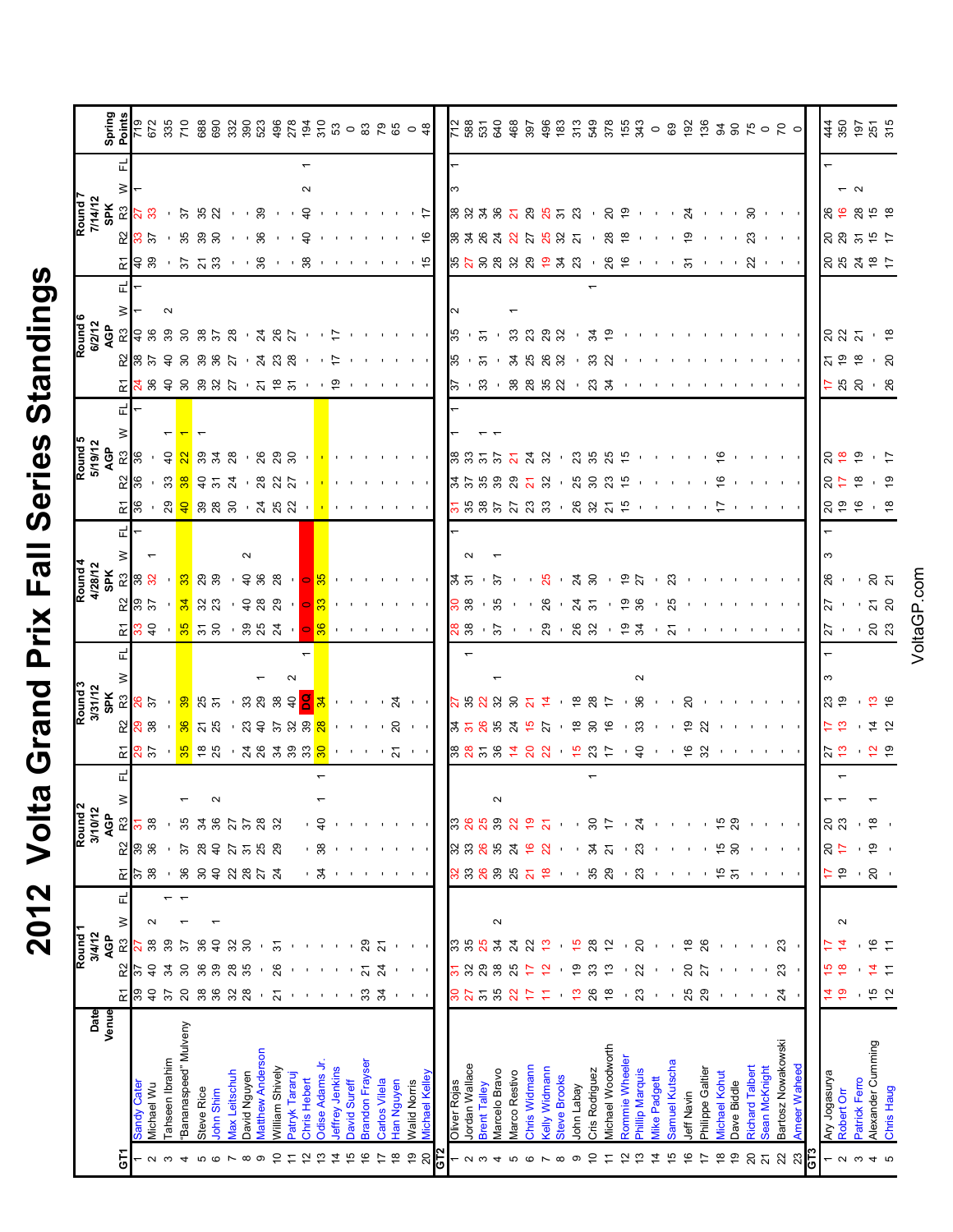## 2012 Volta Grand Prix Fall Series Standings **2012 Volta Grand Prix Fall Series Standings**

| c | Scott Kern                                |  |            |  |          |  |  |    |   |                                                                                             |  |            |  |          |  |  |  |    |
|---|-------------------------------------------|--|------------|--|----------|--|--|----|---|---------------------------------------------------------------------------------------------|--|------------|--|----------|--|--|--|----|
|   | Hendrik de Zwart                          |  |            |  |          |  |  |    |   |                                                                                             |  |            |  |          |  |  |  |    |
|   | <b>Jim Davis</b>                          |  |            |  |          |  |  |    |   |                                                                                             |  | 34 26 27 3 |  | 29 29 25 |  |  |  |    |
|   | John Watts                                |  |            |  | 16 18 16 |  |  | 22 | 2 | 22                                                                                          |  |            |  |          |  |  |  |    |
|   | 10 Mohammad Waheed                        |  |            |  |          |  |  |    |   |                                                                                             |  |            |  |          |  |  |  |    |
|   | 11 William Judy                           |  | 16 16 19 1 |  |          |  |  |    |   |                                                                                             |  |            |  |          |  |  |  | යි |
|   | 12 Tim St. Laurent                        |  |            |  |          |  |  |    |   |                                                                                             |  |            |  |          |  |  |  |    |
|   | AGP - Allsports Grand Prix, Sterling, VA  |  |            |  |          |  |  |    |   | verall championship from March 4th to October 20th (count best 3                            |  |            |  |          |  |  |  |    |
|   | SPK - Summit Point Kart, Summit Point, WV |  |            |  |          |  |  |    |   | pring championship from March 4 <sup>th</sup> to June 4 <sup>th</sup> (COUnt best 15 races) |  |            |  |          |  |  |  |    |

Fall Championship from July 14th to October 20<sup>th</sup> (count best 15 races). Fall Championship from July 14th to October 20th (count best 15 races). Overalli orialinipolitativi in marcii + o o Occuperi 4º (count best 15 races).<br>Spring championship from March 4º to June 4<sup>º</sup> (Count best 15 races). Spring championship from March 4<sup>th</sup> to June 4<sup>th</sup> (COUnt best 15 races).

> <mark>Results in red boxes cannot be dropped</mark><br>Red points are drops Red points are drops

SPK – Summit Point Kart, Summit Point, WV Results in red boxes cannot be dropped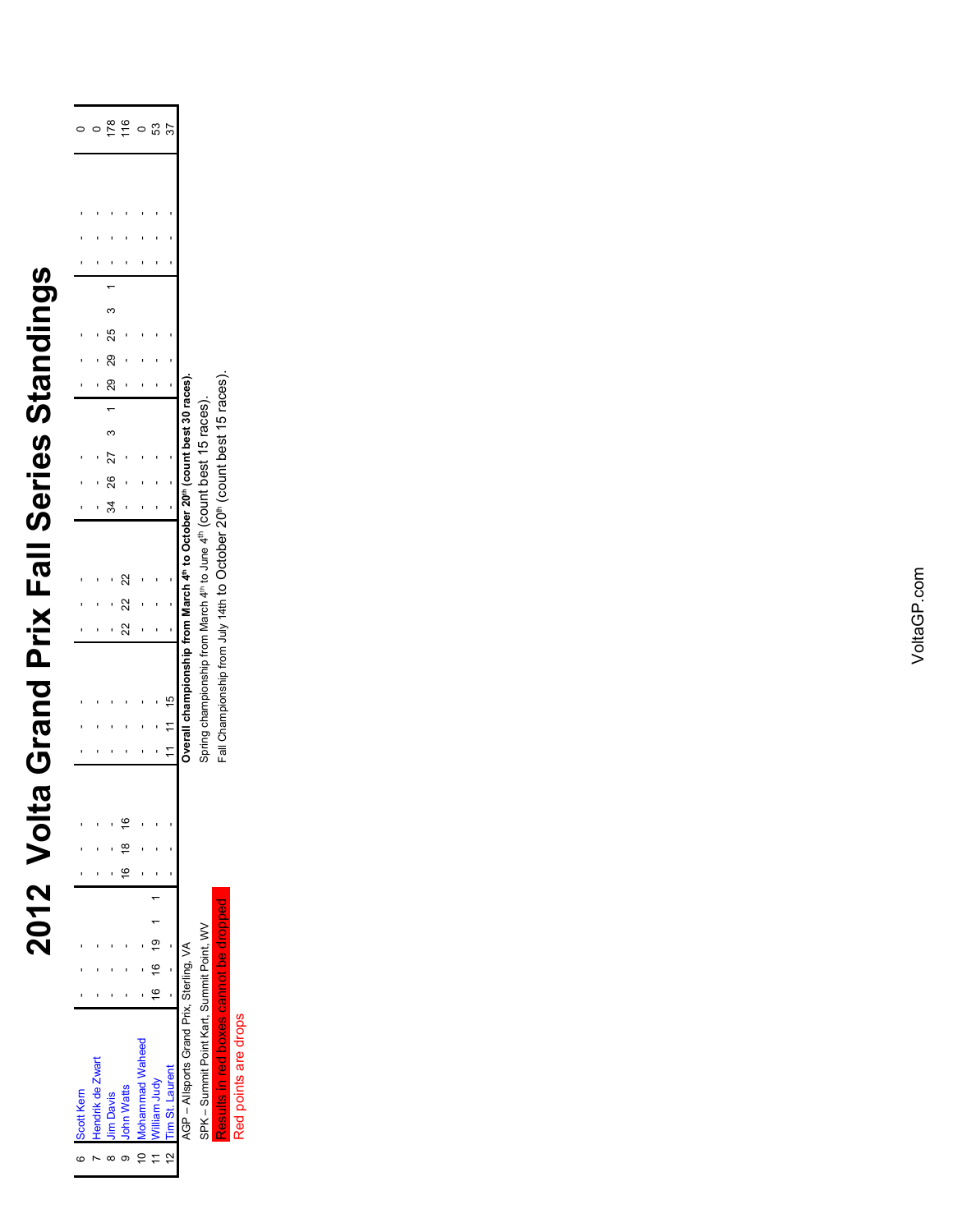## 2012 Volta Grand Prix Fall Series Standings **2012 Volta Grand Prix Fall Series Standings**

|                     |                            | Season<br>Total<br>T160                                                                                                                                                                                                                                                                                             |           |              |                     |                                                                                                                                                                                                                                    |            |          |                      |              |                  |                        |                |                     |                |                 |              |                        |               |              |                                                                                               |               |     |                                                                               |               |                     |               |                           |               |                      |                     |            |                |                   |                |                 |                |                |            |                  |                      |             |                        |                          |                     |                     |     |                          |               | 88842                     |                   |            |
|---------------------|----------------------------|---------------------------------------------------------------------------------------------------------------------------------------------------------------------------------------------------------------------------------------------------------------------------------------------------------------------|-----------|--------------|---------------------|------------------------------------------------------------------------------------------------------------------------------------------------------------------------------------------------------------------------------------|------------|----------|----------------------|--------------|------------------|------------------------|----------------|---------------------|----------------|-----------------|--------------|------------------------|---------------|--------------|-----------------------------------------------------------------------------------------------|---------------|-----|-------------------------------------------------------------------------------|---------------|---------------------|---------------|---------------------------|---------------|----------------------|---------------------|------------|----------------|-------------------|----------------|-----------------|----------------|----------------|------------|------------------|----------------------|-------------|------------------------|--------------------------|---------------------|---------------------|-----|--------------------------|---------------|---------------------------|-------------------|------------|
|                     |                            | $\frac{1}{2}$ $\frac{1}{2}$ $\frac{1}{2}$ $\frac{1}{2}$ $\frac{1}{2}$ $\frac{1}{2}$ $\frac{1}{2}$ $\frac{1}{2}$ $\frac{1}{2}$ $\frac{1}{2}$ $\frac{1}{2}$ $\frac{1}{2}$ $\frac{1}{2}$ $\frac{1}{2}$ $\frac{1}{2}$ $\frac{1}{2}$ $\frac{1}{2}$ $\frac{1}{2}$ $\frac{1}{2}$ $\frac{1}{2}$ $\frac{1}{2}$ $\frac{1}{2}$ |           |              |                     |                                                                                                                                                                                                                                    |            |          |                      |              |                  |                        |                |                     |                |                 |              |                        |               |              |                                                                                               |               |     |                                                                               |               |                     |               |                           |               |                      |                     |            |                |                   |                |                 |                |                |            |                  |                      |             |                        |                          |                     |                     |     |                          |               |                           |                   |            |
|                     |                            |                                                                                                                                                                                                                                                                                                                     |           |              |                     |                                                                                                                                                                                                                                    |            |          |                      |              |                  |                        |                |                     |                |                 |              |                        |               |              |                                                                                               |               |     |                                                                               |               |                     |               |                           |               |                      |                     |            |                |                   |                |                 |                |                |            |                  |                      |             |                        |                          |                     |                     |     |                          |               |                           |                   |            |
| Round <sub>14</sub> | 10/20/12                   |                                                                                                                                                                                                                                                                                                                     |           |              |                     | <mark>ୁ ଅ</mark> ଟେ <mark>ବ</mark> ା ୫ । ଅଗ୍ରାମ ଓ ୧ - ୧ - ୧ - ୧ - ୧ - ୧ - <mark>୧</mark>                                                                                                                                           |            |          |                      |              |                  |                        |                |                     |                |                 |              |                        |               |              |                                                                                               |               |     |                                                                               |               |                     |               |                           |               |                      |                     |            |                |                   |                |                 |                |                |            |                  |                      |             |                        |                          |                     |                     |     | ន្ត្រ                    |               |                           | - 은 -             |            |
|                     |                            |                                                                                                                                                                                                                                                                                                                     |           |              |                     |                                                                                                                                                                                                                                    |            |          |                      |              |                  |                        |                |                     |                |                 |              |                        |               |              |                                                                                               |               |     | 388905888990080800000000000000                                                |               |                     |               |                           |               |                      |                     |            |                |                   |                |                 |                |                |            |                  |                      |             |                        |                          |                     |                     |     |                          |               | $ 88 \cdot 8 \cdot$       |                   |            |
|                     |                            |                                                                                                                                                                                                                                                                                                                     |           |              |                     |                                                                                                                                                                                                                                    |            |          |                      |              |                  |                        |                |                     |                |                 |              |                        |               |              |                                                                                               |               |     | 858 · 38888 · · 2 · 8 · · · · · · · · · ·                                     |               |                     |               |                           |               |                      |                     |            |                |                   |                |                 |                |                |            |                  |                      |             |                        |                          |                     |                     |     |                          |               | $38 - 8$                  |                   |            |
|                     |                            |                                                                                                                                                                                                                                                                                                                     |           |              |                     |                                                                                                                                                                                                                                    |            |          |                      |              |                  |                        |                |                     |                |                 |              |                        |               |              |                                                                                               |               |     |                                                                               |               |                     |               |                           |               |                      |                     |            |                |                   |                |                 |                |                |            |                  |                      |             |                        |                          |                     |                     |     |                          |               |                           |                   |            |
|                     |                            |                                                                                                                                                                                                                                                                                                                     |           |              |                     |                                                                                                                                                                                                                                    |            |          |                      |              |                  |                        |                |                     |                |                 |              |                        |               |              |                                                                                               |               |     |                                                                               |               |                     |               |                           |               |                      |                     |            |                |                   |                |                 |                |                |            |                  |                      |             |                        |                          |                     |                     |     |                          |               |                           |                   |            |
| Round <sub>13</sub> |                            |                                                                                                                                                                                                                                                                                                                     |           |              | <mark>ិង</mark> និង |                                                                                                                                                                                                                                    |            |          |                      |              |                  |                        |                |                     |                |                 |              |                        |               |              | $\mathcal{C}$ and $\mathcal{C}$ and $\mathcal{C}$ and $\mathcal{C}$                           |               |     | 888 - 838 - - - - 8 - - - - - - - - -                                         |               |                     |               |                           |               |                      |                     |            |                |                   |                |                 |                |                |            |                  |                      |             |                        |                          |                     |                     |     |                          |               | $\frac{1}{6}$ គឺ ខ<br>828 |                   |            |
|                     |                            |                                                                                                                                                                                                                                                                                                                     |           |              | <u> 또 ) 승 명</u>     |                                                                                                                                                                                                                                    |            |          |                      |              |                  | ついり りょうしょう あり          |                |                     |                |                 |              |                        |               |              | .                                                                                             |               |     | <b>888 - 888</b> - 1118 - 1119 - 111<br>883 - 883 - - - - - - - - - - - - - - |               |                     |               |                           |               |                      |                     |            |                |                   |                |                 |                |                |            |                  |                      |             |                        |                          |                     |                     |     |                          |               | $588 - 1$                 |                   |            |
|                     |                            |                                                                                                                                                                                                                                                                                                                     |           |              |                     |                                                                                                                                                                                                                                    |            |          |                      |              |                  |                        |                |                     |                |                 |              |                        |               |              |                                                                                               |               |     |                                                                               |               |                     |               |                           |               |                      |                     |            |                |                   |                |                 |                |                |            |                  |                      |             |                        |                          |                     |                     |     |                          |               |                           |                   |            |
|                     |                            |                                                                                                                                                                                                                                                                                                                     |           |              |                     |                                                                                                                                                                                                                                    |            |          |                      |              |                  |                        |                |                     |                |                 |              |                        |               |              |                                                                                               |               |     |                                                                               |               |                     |               |                           |               |                      |                     |            |                |                   |                |                 |                |                |            |                  |                      |             |                        |                          |                     |                     |     |                          |               |                           |                   |            |
|                     | Round 12<br>9/22/12<br>AGP |                                                                                                                                                                                                                                                                                                                     |           |              |                     | $\mathbb{Z}$ ନ ମଞ୍ଚଳ ମାନ୍ତ୍ର ସେଥି । ସେଥି ମାନ୍ତ୍ର ମାନ୍ତ୍ର ମାନ୍ତ୍ର ମାନ୍ତ୍ର ମାନ୍ତ୍ର ମାନ୍ତ୍ର ମାନ୍ତ୍ର ମାନ୍ତ୍ର ମାନ୍ତ୍ର ମାନ୍ତ୍ର ମାନ୍ତ୍ର ମାନ୍ତ୍ର ମାନ୍ତ୍ର ମାନ୍ତ୍ର ମାନ୍ତ୍ର ମାନ୍ତ୍ର ମାନ୍ତ୍ର ମାନ୍ତ୍ର ମାନ୍ତ୍ର ମାନ୍ତ୍ର ମାନ୍ତ୍ର ମାନ୍ତ୍ର ମାନ୍ତ୍ର ମ |            |          |                      |              |                  |                        |                |                     |                |                 |              |                        |               |              |                                                                                               |               |     |                                                                               |               |                     |               |                           |               |                      |                     |            |                |                   |                |                 |                |                |            |                  |                      |             |                        |                          |                     |                     |     |                          |               | ್ಷ ಜ ಜ -                  |                   |            |
|                     |                            |                                                                                                                                                                                                                                                                                                                     |           |              |                     |                                                                                                                                                                                                                                    |            |          |                      |              |                  |                        |                |                     |                |                 |              |                        |               |              |                                                                                               |               |     |                                                                               |               |                     |               |                           |               |                      |                     |            |                |                   |                |                 |                |                |            |                  |                      |             |                        |                          |                     |                     |     |                          |               | $-852$                    |                   |            |
|                     |                            | $\widetilde{\textbf{r}}$                                                                                                                                                                                                                                                                                            |           |              |                     |                                                                                                                                                                                                                                    |            |          |                      |              |                  |                        |                |                     |                |                 |              |                        |               |              |                                                                                               |               |     |                                                                               |               |                     |               |                           |               |                      |                     |            |                |                   |                |                 |                |                |            |                  |                      |             |                        |                          |                     |                     |     |                          |               | ុ ឌ ឝ ឌ ុ                 |                   |            |
|                     |                            |                                                                                                                                                                                                                                                                                                                     |           |              |                     |                                                                                                                                                                                                                                    |            |          |                      |              |                  |                        |                |                     |                |                 |              |                        |               |              |                                                                                               |               |     |                                                                               |               |                     |               |                           |               |                      |                     |            |                |                   |                |                 |                |                |            |                  |                      |             |                        |                          |                     |                     |     |                          |               |                           |                   |            |
|                     |                            |                                                                                                                                                                                                                                                                                                                     |           |              |                     |                                                                                                                                                                                                                                    |            |          |                      |              |                  |                        |                |                     |                |                 |              |                        |               |              |                                                                                               |               |     |                                                                               |               |                     |               |                           |               |                      |                     |            |                |                   |                |                 |                |                |            |                  |                      |             |                        |                          |                     |                     |     |                          |               |                           |                   |            |
|                     | Round 11<br>9/8/12<br>AGP  |                                                                                                                                                                                                                                                                                                                     |           |              |                     | $29$ $38$ $38$ $111$ $811$ $1111$ $1111$ $1111$                                                                                                                                                                                    |            |          |                      |              |                  |                        |                |                     |                |                 |              |                        |               |              | the contract of the contract of the con-                                                      |               |     | $\frac{1}{3}$                                                                 |               |                     |               |                           |               |                      |                     |            |                |                   |                |                 |                |                |            |                  |                      |             |                        |                          |                     |                     |     |                          |               | 5883<br>2883.             |                   |            |
|                     |                            | ò.                                                                                                                                                                                                                                                                                                                  |           |              |                     | । <del>२</del> ८ ४ २ ५ ० ४ % व्यापार वा पायर पायर                                                                                                                                                                                  |            |          |                      |              |                  |                        |                |                     |                |                 |              |                        |               |              |                                                                                               |               |     |                                                                               |               |                     |               |                           |               |                      |                     |            |                |                   |                |                 |                |                |            |                  |                      |             |                        |                          |                     |                     |     |                          |               | 5338.                     |                   |            |
|                     |                            | 正                                                                                                                                                                                                                                                                                                                   |           |              |                     |                                                                                                                                                                                                                                    |            |          |                      |              |                  |                        |                |                     |                |                 |              |                        |               |              |                                                                                               |               |     |                                                                               |               |                     |               |                           |               |                      |                     |            |                |                   |                |                 |                |                |            |                  |                      |             |                        |                          |                     |                     |     |                          |               |                           |                   |            |
|                     |                            | ≥                                                                                                                                                                                                                                                                                                                   |           |              |                     |                                                                                                                                                                                                                                    |            |          |                      |              |                  |                        |                |                     |                |                 |              |                        |               |              |                                                                                               |               |     |                                                                               |               |                     |               |                           |               |                      |                     |            |                |                   |                |                 |                |                |            |                  |                      |             |                        |                          |                     |                     |     |                          |               |                           |                   |            |
| Round <sub>10</sub> | 8/18/12<br>SPK             |                                                                                                                                                                                                                                                                                                                     |           |              | <b>2898</b>         | 28                                                                                                                                                                                                                                 |            |          |                      |              |                  |                        |                |                     |                |                 |              |                        |               |              |                                                                                               |               |     |                                                                               |               |                     |               |                           |               |                      |                     |            |                |                   |                |                 |                |                |            |                  |                      |             |                        |                          |                     |                     |     |                          |               | 87728                     |                   |            |
|                     |                            |                                                                                                                                                                                                                                                                                                                     |           |              | 2889                | ৯                                                                                                                                                                                                                                  |            |          |                      |              |                  |                        |                |                     |                |                 |              |                        |               |              |                                                                                               |               |     | 55                                                                            |               |                     |               |                           |               |                      |                     |            |                |                   |                |                 |                |                |            |                  |                      |             |                        |                          |                     |                     |     |                          |               | ភន្តងន្ត                  |                   |            |
|                     |                            |                                                                                                                                                                                                                                                                                                                     |           |              | $E$  ខេន ភ ន        |                                                                                                                                                                                                                                    |            |          |                      |              |                  |                        |                |                     |                |                 |              |                        |               |              | the contract of the con-                                                                      |               |     |                                                                               |               |                     |               |                           |               |                      |                     |            |                |                   |                |                 |                |                |            |                  |                      |             |                        |                          |                     |                     |     |                          |               | 53588                     |                   |            |
|                     |                            | ᄄ                                                                                                                                                                                                                                                                                                                   |           |              |                     |                                                                                                                                                                                                                                    |            |          |                      |              |                  |                        |                |                     |                |                 |              |                        |               |              |                                                                                               |               |     |                                                                               |               |                     |               |                           |               |                      |                     |            |                |                   |                |                 |                |                |            |                  |                      |             |                        |                          |                     |                     |     |                          |               |                           |                   |            |
| Round <sub>9</sub>  | 8/4/12<br>å                | ≥<br>R3                                                                                                                                                                                                                                                                                                             |           | 39           | $\overline{4}$      |                                                                                                                                                                                                                                    | 35         |          | 24                   |              |                  |                        |                |                     |                | 22              |              |                        |               |              |                                                                                               |               |     | 55<br>36                                                                      |               | 29                  | 30            | 28                        | 32            | 33                   | Ν<br>$38\,$         | 26         |                |                   |                |                 |                | 27             |            |                  |                      |             |                        | 25                       |                     |                     |     |                          | ត             | 24                        |                   |            |
|                     |                            | 52                                                                                                                                                                                                                                                                                                                  | န္က       | $\approx$    | a                   |                                                                                                                                                                                                                                    | \$         |          | 33                   |              |                  |                        |                |                     |                | ಔ               |              |                        |               | $\sim 10-10$ | $\sim 10-1$                                                                                   |               |     | 5828                                                                          |               |                     |               | $30^{\circ}$              | 28            | ৯                    | 36                  | 32         |                |                   |                |                 |                | ଅ              |            |                  |                      |             |                        | 25                       |                     |                     |     |                          |               |                           |                   |            |
|                     |                            | 균                                                                                                                                                                                                                                                                                                                   | 88        | $\mathbf{g}$ | $\overline{a}$      |                                                                                                                                                                                                                                    | 57         |          | ¥                    |              |                  | $1 - 1 - 1 - 1$        |                |                     |                | $\overline{z}$  |              |                        |               |              | $\mathbf{1} \in \mathbb{R}^n$ , $\mathbf{1} \in \mathbb{R}^n$ , $\mathbf{1} \in \mathbb{R}^n$ |               |     | 5888                                                                          |               |                     |               | $\overline{\mathfrak{S}}$ | 33            | <b>88</b>            |                     | 32         |                |                   |                |                 |                | 23             |            |                  |                      |             |                        | $\overline{\mathcal{A}}$ | $\sim 1$ , $\sim 1$ |                     |     |                          |               | 22<br>25<br>25            |                   |            |
|                     |                            | ᇛ                                                                                                                                                                                                                                                                                                                   |           |              |                     |                                                                                                                                                                                                                                    |            |          |                      |              |                  |                        |                |                     |                |                 |              |                        |               |              |                                                                                               |               |     |                                                                               |               |                     |               |                           |               |                      |                     |            |                |                   |                |                 |                |                |            |                  |                      |             |                        |                          |                     |                     |     |                          |               |                           |                   |            |
|                     |                            | $\geq$                                                                                                                                                                                                                                                                                                              |           |              |                     |                                                                                                                                                                                                                                    |            |          |                      |              |                  |                        |                |                     |                |                 |              |                        |               |              |                                                                                               |               |     |                                                                               |               |                     |               |                           |               |                      | $\sim$              |            |                |                   |                |                 |                |                |            |                  |                      |             |                        |                          |                     |                     |     |                          |               | $\sim$                    |                   |            |
| Round <sub>8</sub>  | 7/28/12<br><b>SPK</b>      | R3                                                                                                                                                                                                                                                                                                                  |           | ੩            | 36                  |                                                                                                                                                                                                                                    |            |          |                      |              |                  |                        | స్             | စ္က                 |                |                 | 29           |                        |               |              | $\mathbf{1}=\mathbf{1}$                                                                       |               |     | 8.8                                                                           |               | $^{28}$             |               | 34                        | వి            | 25                   | 32                  | 2          |                |                   | ಜ              |                 |                | ᢌ              |            |                  |                      |             |                        |                          |                     |                     |     |                          | $\frac{4}{2}$ |                           | ន ឌ ឌ             |            |
|                     |                            | R <sub>2</sub>                                                                                                                                                                                                                                                                                                      |           | 99           | 38                  |                                                                                                                                                                                                                                    |            |          |                      |              |                  |                        | $\theta$       |                     |                |                 | ᢌ            |                        |               |              | $\mathbf{H}^{\prime}=\mathbf{H}^{\prime}+\mathbf{H}^{\prime}$                                 |               |     | <b>ខ</b> ឌ ឌ                                                                  |               |                     |               | 35                        | रू            | ನ                    | 36                  | ಔ          |                |                   | వి             |                 |                | Z4             |            |                  |                      |             |                        |                          |                     |                     |     |                          | <b>25</b> 26  | 28                        | <u>ន</u> ភ        |            |
|                     |                            | $\tilde{\kappa}$                                                                                                                                                                                                                                                                                                    |           | ႙ၟ           | 38                  |                                                                                                                                                                                                                                    |            |          |                      |              |                  |                        | . 93           | $\frac{1}{2}$       |                |                 |              |                        |               |              | $(1 - 1) = \frac{100}{100} = 1 - 1 = 1 = 1 = 1 = 1$                                           |               |     | 57.8                                                                          |               |                     |               |                           | 83858         |                      |                     |            |                |                   |                |                 |                |                |            |                  |                      |             |                        |                          |                     |                     |     |                          |               |                           |                   |            |
|                     | Date<br>Venue              |                                                                                                                                                                                                                                                                                                                     |           |              |                     |                                                                                                                                                                                                                                    |            |          |                      |              |                  |                        |                |                     |                |                 |              |                        |               |              |                                                                                               |               |     |                                                                               |               |                     |               |                           |               |                      |                     |            |                |                   |                |                 |                |                |            |                  |                      |             |                        |                          |                     |                     |     |                          |               |                           |                   |            |
|                     |                            |                                                                                                                                                                                                                                                                                                                     |           |              |                     | Bananaspeed" Mulveny                                                                                                                                                                                                               |            |          |                      |              |                  |                        |                |                     |                |                 |              |                        |               |              |                                                                                               |               |     |                                                                               |               |                     |               |                           |               |                      |                     |            |                |                   |                |                 |                |                |            |                  |                      |             |                        |                          | Bartosz Nowakowski  |                     |     |                          |               |                           |                   |            |
|                     |                            |                                                                                                                                                                                                                                                                                                                     |           |              |                     |                                                                                                                                                                                                                                    |            |          |                      |              |                  |                        |                |                     |                |                 |              |                        |               |              |                                                                                               |               |     |                                                                               |               |                     |               |                           |               |                      |                     |            |                |                   |                |                 |                |                |            |                  |                      |             |                        |                          |                     |                     |     |                          |               |                           |                   |            |
|                     |                            |                                                                                                                                                                                                                                                                                                                     | andy Cate | Vichael Wu   | ahseen Ibrahim      |                                                                                                                                                                                                                                    | Steve Rice | ohn Shim | <b>Jax Leitschuh</b> | David Nguyen | Matthew Anderson | <b>Nilliam Shively</b> | Patryk Tararuj | <b>Chris Hebert</b> | Odise Adams Jr | leffrey Jenkins | David Sureff | <b>Brandon Frayser</b> | Carlos Vilela | Han Nguyen   | <b>Nalid Norris</b>                                                                           | Vichael Kelle |     | <b>Oliver Rojas</b>                                                           | ordan Wallace | <b>Brent Talley</b> | Varcelo Bravo | Vlarco Restivo            | Chris Widmann | <b>Celly Widmann</b> | <b>Steve Brooks</b> | lohn Labay | Cris Rodriguez | Vichael Woodworth | Rommie Wheeler | Phillip Marquis | Vike Padgett   | Samuel Kutscha | Jeff Navin | Philippe Galtier | <b>Michael Kohut</b> | Dave Biddle | <b>Richard Talbert</b> | Sean McKnight            |                     | <b>Ameer Waheed</b> |     | Ary Jogasurya            | Robert Orr    | Patrick Ferro             | Alexander Cumming | Chris Haug |
|                     |                            |                                                                                                                                                                                                                                                                                                                     |           |              |                     |                                                                                                                                                                                                                                    |            |          |                      |              |                  |                        |                |                     |                |                 |              |                        |               |              |                                                                                               |               |     |                                                                               |               |                     |               |                           |               |                      |                     |            |                |                   |                |                 |                |                |            |                  |                      |             |                        |                          |                     |                     |     |                          |               |                           |                   |            |
|                     |                            | 5                                                                                                                                                                                                                                                                                                                   |           | $\sim$       | S                   | ෑ                                                                                                                                                                                                                                  | 5          |          |                      |              | ၜ                |                        |                |                     |                | 4               |              |                        |               | œ            | e,                                                                                            | ສ             | GΤ2 |                                                                               | പ ധ           |                     |               |                           |               |                      | $\infty$            | ၜ          | S              |                   |                | ౖ               | $\overline{4}$ | 46             | ؋          | 17               | ₽                    | ę,          | 20                     | $\overline{\mathsf{S}}$  | 22                  | ಔ                   | GТ3 | $\overline{\phantom{0}}$ | പ ധ           |                           | 4                 |            |

VoltaGP.com